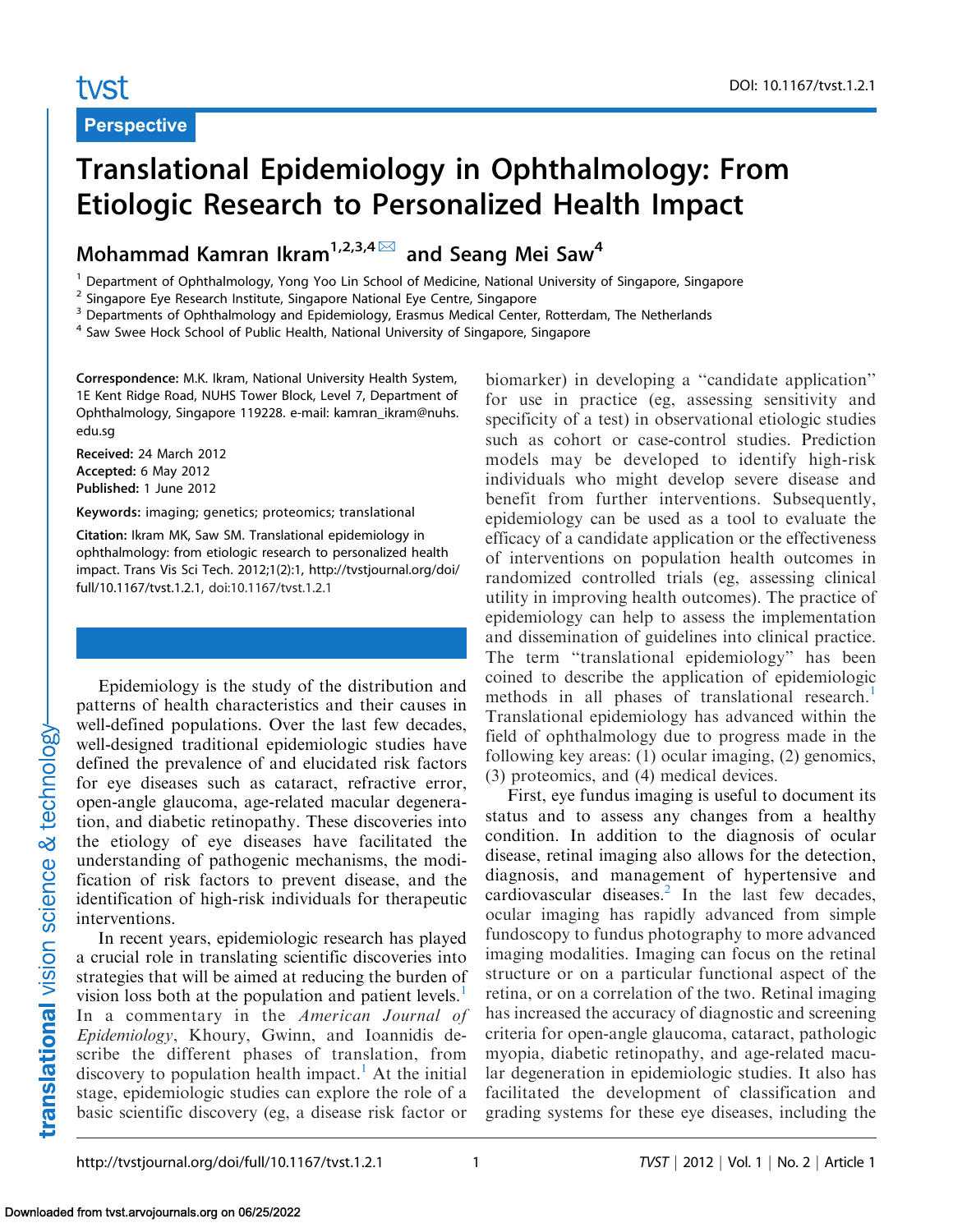Wisconsin Age-Related Maculopathy Grading System, the Early Treatment Diabetic Retinopathy Study severity scale, and the Wisconsin Cataract Grading System. The development of these systems has further helped to standardize classification of these diseases and to distinguish between different stages of disease. Finally, the implementation of these systems allows the evaluation of the reliability and validity of different imaging techniques. The different options for fundus imaging are manifold, including computed tomography scan, scanning laser ophthalmoscopy, magnetic resonance imaging study, ultrasound imaging, infrared thermography, hyper-spectral imaging, color Doppler imaging, and photo-acoustic ophthal-moscopy.<sup>[2,3](#page-2-0)</sup> These advances allow images to be sent to reading centers for manual or automatic screening and diagnosis (tele-ophthalmology). In fact, several groups worldwide are pursuing research to find the best and most accurate automatic systems for disease grading, including for cataract and diabetic retinopathy.[2](#page-2-0) In addition, research is underway to attempt to extract as much information as possible from digital images to provide information on the structure and function of the human retina and to improve knowledge about the changes in the diseased retina at the earliest possible stage.<sup>[2](#page-2-0),[3](#page-2-0)</sup> These advances in imaging modalities would allow a more precise and early diagnosis, implementation of more personalized therapies, and more accurate evaluation of treatment effects.

Second, the advances in the field of genetics during the past decade have provided insight into the molecular processes underlying several eye diseases. Using information from the Human Genome Project, researchers have made considerable progress, with approximately 1000 genes being discovered that may be associated with different ocular diseases. Many of these genes are responsible for rare diseases, but several recent discoveries using the large-scale genome-wide association approach have identified genes that contribute to common age-related eye diseases, including age-related macular degeneration, openangle glaucoma, and myopia.[4,5](#page-2-0) To elucidate further the pathophysiology of these common eye diseases, efforts are underway to examine gene-gene and geneenvironment interactions. However, these efforts are hampered by limited statistical power of traditional study designs. $6,7$ 

In coming years, genetic epidemiology will play an important role in developing new methodologic approaches to tackle these limitations. In order to facilitate application of genetic risk prediction in clinical research and, in the future, in clinical practice, efforts are underway to combine all known loci for a particular disease or set of diseases onto one genotyping array.<sup>[8](#page-2-0)</sup> Moreover, dense genotyping on such arrays ensures that the causal variants can be better localized. Such causal variants typically have larger effect sizes, thus further improving risk prediction[.8](#page-2-0) Although comprehensive evaluations for all ocular diseases are not yet possible, progress has been made and efforts are ongoing to explore the possibilities for implementing human genome information in important clinical problems in ophthalmology.<sup>[8](#page-2-0)</sup>

Advances in molecular genetics also have helped identify several gene defects responsible for retinal dystrophies including mutations in the RPE65, AIPL1, and GUCY2D genes in Leber congenital amaurosis (LCA), in the RPGR gene in X-linked retinitis pigmentosa, and the  $ABCA4$  gene in Star-gardt disease.<sup>[9](#page-2-0)</sup> These advances combined with progress in gene transfer technologies have led to the first human clinical trials of gene therapy. Three separate phase I/II trials assessed the safety and efficacy of subretinal recombinant adeno-associated virus mediated therapy for patients with RPE65–deficient LCA.<sup>9</sup> These studies show encouraging safety and functional results. The initial results may provide further insights into the safety and efficacy of gene therapy for a range of currently untreatable eye disorders.

Third, proteomics studys the structure and function of proteins. Currently there is a lack of molecular biomarkers that will facilitate disease categorization, monitoring of disease progression, and treatment efficacy. An important limiting factor in ophthalmology is the lack of validated preclinical models to study eye disease.<sup>[10](#page-2-0)</sup> Although animal models are valuable preclinical tools to investigate complex disorders, certain ocular signs and symptoms are difficult to model in organisms and, therefore, only specific features that are conserved across species and extrapolated to human beings can be investigated. In this regard, efforts are underway to develop a map of the human proteome that identifies novel protein families, protein interactions, and signaling path-ways.<sup>[10](#page-2-0)</sup> Proteomic technologies such as gel electrophoresis, liquid chromatography, mass spectrometry, protein microarrays and bioinformatics will play an important role in drug discovery, diagnostics, and molecular medicine because they link genes, proteins, and disease. As researchers study defective proteins that cause particular diseases, study findings will help develop new drugs that either alter the shape of a

Downloaded from tvst.arvojournals.org on 06/25/2022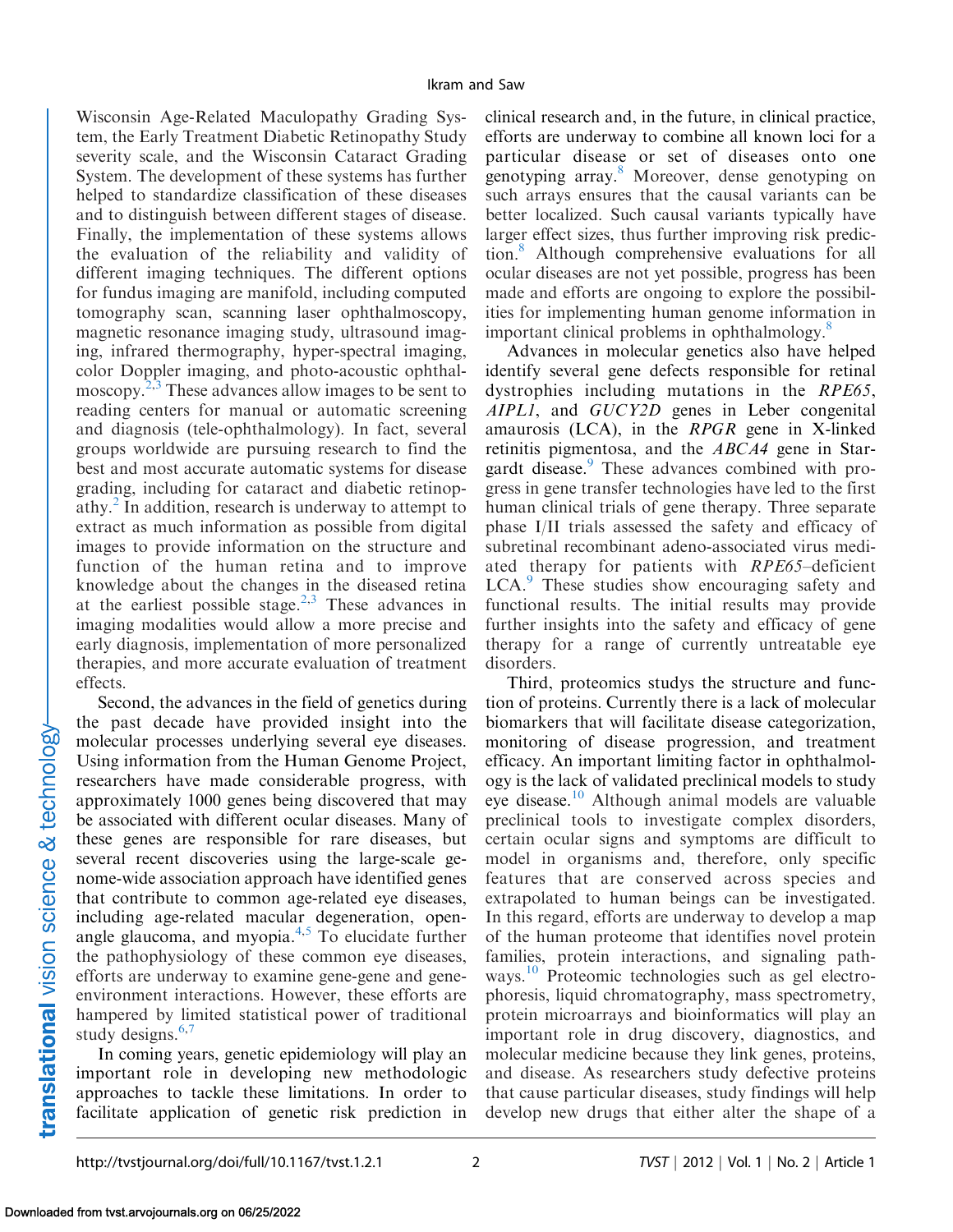<span id="page-2-0"></span>defective protein or mimic one that is missing. Identifying unique patterns of protein expression or biomarkers that are associated with specific diseases is promising. Unfortunately, many single-protein biomarkers have proven to be unreliable. Researchers are now developing diagnostic tests that simultaneously analyze the expression of multiple proteins thereby improving the specificity and sensitivity of these types of assays.<sup>10</sup> The first major application is likely to be in the detection and early diagnosis of eye diseases. Here, too, the application of epidemiologic principles in designing the studies and analyzing the data will allow the proper assessment of these proteomic assays.11 Advances in proteomics will aid scientists in eventually developing medications that are personalized for different individuals, resulting in increased effectiveness and fewer side effects.

Fourth and finally, major efforts are underway in proof-of-concept and proof-of-value clinical trials to develop novel medical devices that may limit the burden of functional vision loss, including retinal prosthetic devices and multi-zone contact lenses to decrease myopia progression. $12,13$  $12,13$  For example, for retinal degeneration, a chip can functionally take the place of dying or dead photoreceptor cells. The two approaches that are furthest along in development are subretinal and epiretinal implants. Thus far, phase I and II clinical trials with small sample sizes are showing varying results in terms of efficacy and safety of these devices.12 Major challenges still remain: longterm safety for both the human subject and the electronic implant must be proved, and long-term efficacy must be demonstrated conclusively.<sup>12</sup> Refinement must occur in testing procedures, including psychophysical tests, as well as the application of tests such as optical coherence tomography and electrophysiologic recordings from the retina and brain that demonstrate not only vision at the retinal level but also in cognitive centers in the brain.<sup>12</sup>

Ultimately, the application of translational epidemiology in ophthalmology will lead to personalized medicine that will use specific screening and diagnostic testing to establish a precise diagnosis and determine the class of medications or methods of treatment to which a patient will best respond.<sup>14</sup> This integrated and multidisciplinary personalized approach has two important outcomes: first, the patient would experience less morbidity (i.e., blindness) because the most effective treatment would be selected initially; and second, making the correct therapeutic decision would save resources that are spent on ineffective therapies. Further translation of bench

discoveries to the bedside in these key areas of research in ophthalmology may culminate in clinical benefits to patients and a decrease in the occurrence of vision-threatening eye diseases.

## Acknowledgments

Disclosure: M.K. Ikram, None; S.M. Saw, None

## **References**

- 1. Khoury MJ, Gwinn M, Ioannidis JPA. The emergence of translational epidemiology: from scientific discovery to population health impact. Am J Epidemiol. 2010(5);172:517–524.
- 2. Bernardes R, Serranho P, Lobo C. Digital ocular fundus imaging: a review. Ophthalmologica. 2011(4);226:161–181.
- 3. Gabriele ML, Wollstein G, Ishikawa H, et al. Optical coherence tomography: history, current status, and laboratory work. Invest Ophthalmol Vis Sci. 2011(5);52:2425–2436. Available at: [http://www.iovs.org/content/52/5/2425.](http://www.iovs.org/content/52/5/2425)
- 4. Guggenheim JA, Saw SM. Ocular epidemiology and genetics. Ophthalmic Physiol Opt. 2012(1);32:  $1-2.$
- 5. Sieving PA, Collins FS. Genetic ophthalmology and the era of clinical care. JAMA. 2007(7);297: 733–736.
- 6. Wang S, Zhao H. Sample size needed to detect gene-gene interactions using association designs. Am J Epidemiol. 2003(9);158:899–914.
- 7. Schaid DJ. Case-parents design for gene-environment interactions. Genet Epidemiol. 1999(3);16: 261–273.
- 8. Wiggs JL. Genomic promise: personalized medicine for ophthalmology. Arch Ophthalmol. 2008(3);126:422–423.
- 9. Sundaram V, Moore AT, Ali RR, Bainbridge JW. Educational paper: retinal dystrophies and gene therapy. Eur J Pediatr. 2012(5);171:757–765.
- 10. Filiou MD, Martins-de-Souza D, Guest PC, Bahn S, Turck CW. To label or not to label: applications of quantitative proteomics in neuroscience research. Proteomics. 2012(4-5);12:736– 747.
- 11. Hunter DJ. Genomics and proteomics in epidemiology: treasure trove or ''high-tech stamp collecting''? Epidemiology. 2006(5);17:487–489.
- 12. Weiland JD, Cho AK, Humayun MS. Retinal prostheses: current clinical results and future needs. Ophthalmology. 2011(11);118:2227–2237.